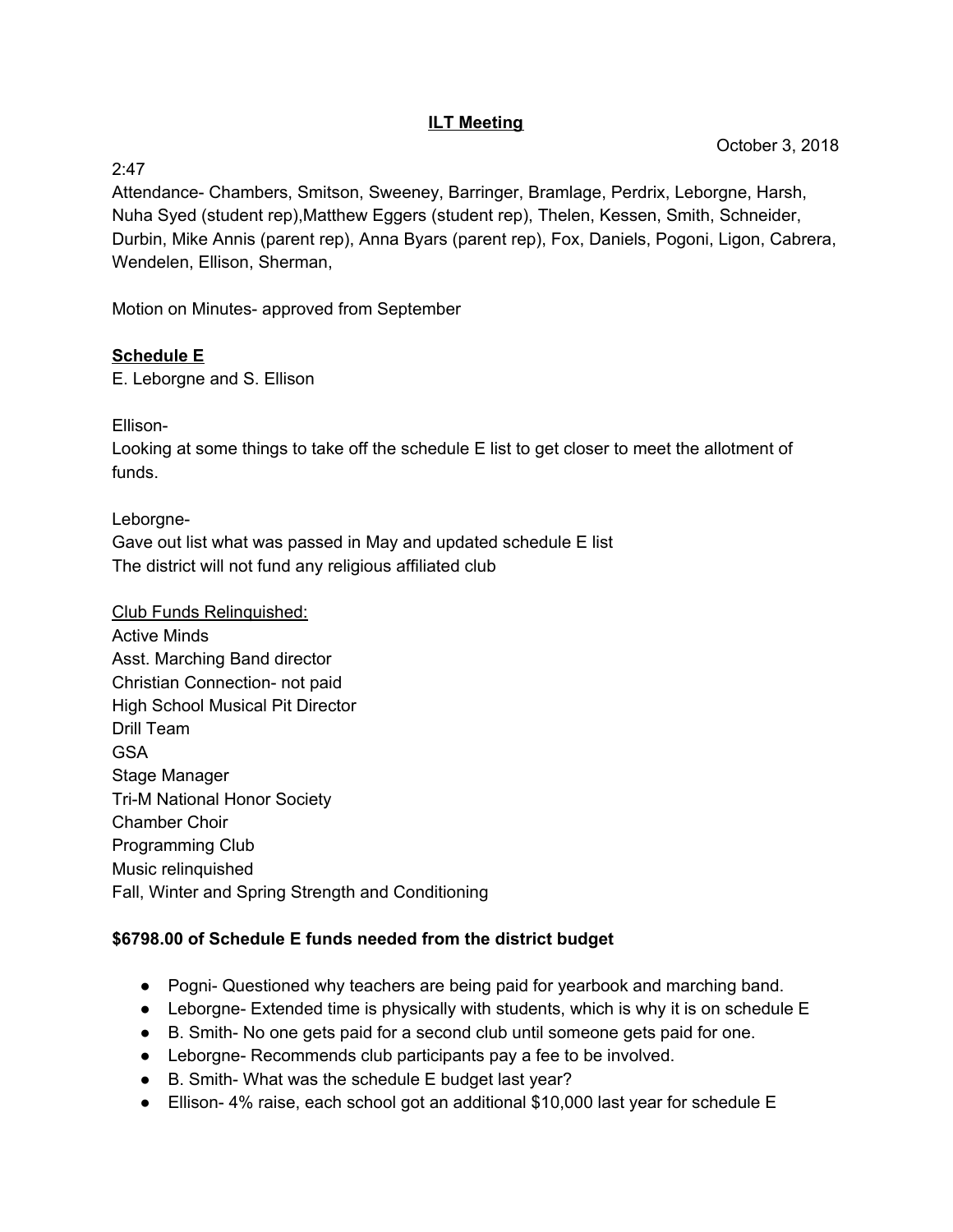- If we are getting the \$10,000 this year, we are very close to meeting the budget needs with the clubs that will no longer be funded.
- Chambers- requests a balanced budget
- Smith- recommends parents speak with the board

*Next meeting will be discussion of more concrete plan*

### **AP Chinese**

Yanping Ji

- Proposing an AP Chinese Course
- Parents and students
- Has experience 1, 2, 3, 4 Chinese
- AP Chinese Training- College Board
- Anticipates 15 students wanting to take the course
- Schneider- asks about .2 staff?
- Chambers- no, because the class is combined. If the increase is justified, then yes will ask for additional .2
- Discussion on the numbers, but there is no solid answer due to enrollment fluctuation
- Course is approved, does not mean we have to offer it
- Has to go through curriculum council and be approved

Sweeney motion to pass Fox motion to second

*Motion Passed*

#### **PD**

Chambers

- Departments tailor, organize and structure PD to meet the needs of their specific departments
- It should all be structured by the departments
- Sweeney- maintain WAC the PD days. LT- focus on outside the writing and cross curricular ideas with other departments
- Between Joe and Kathy, with already scheduled issues, give departments a calendar of time for departmental PD

Motioned to pass- Smith Second- Schneider

*Motioned Passed*